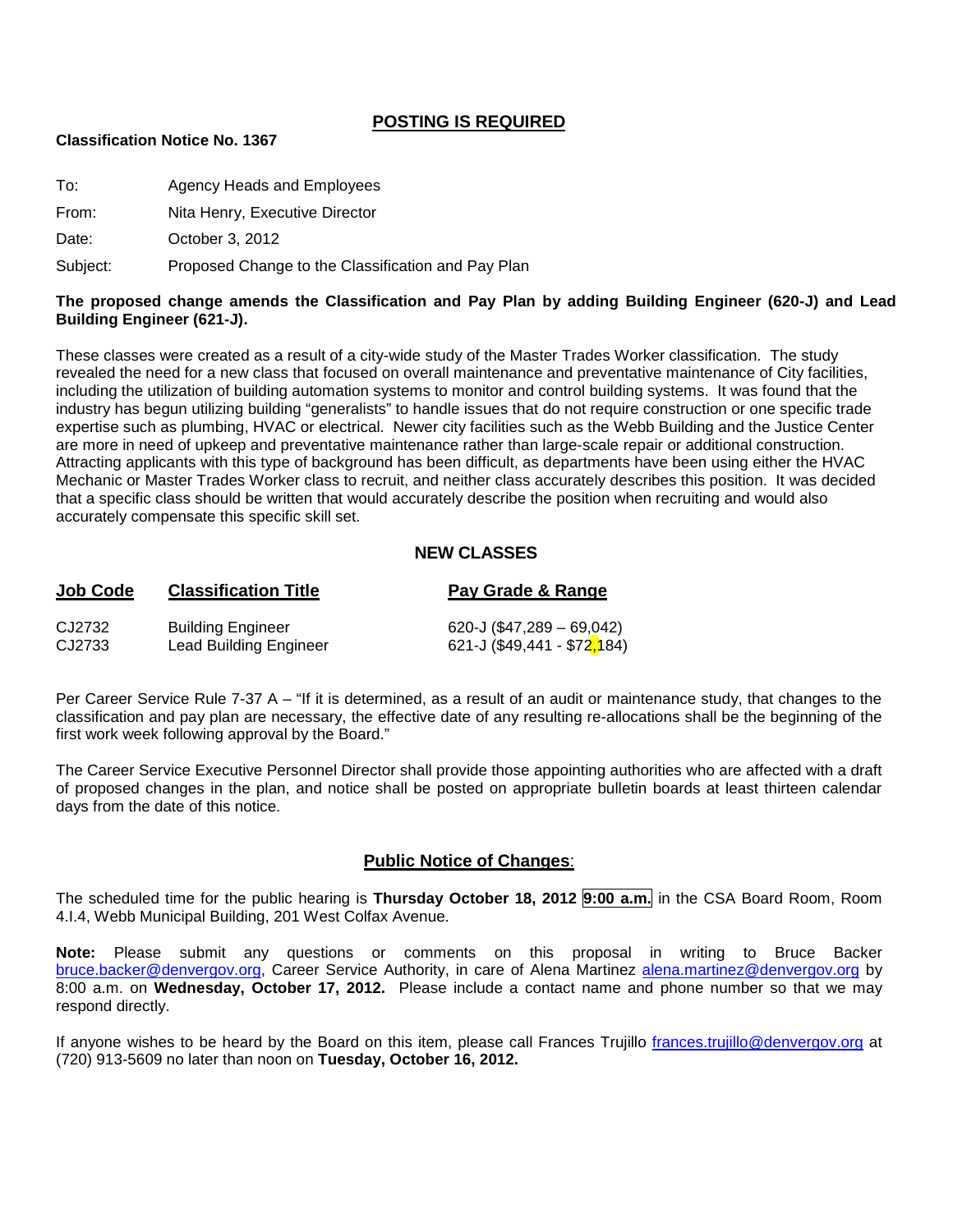

# Career Service Authority

Page 1 of 5

# Building Engineer

# **GENERAL STATEMENT OF CLASS DUTIES**

Performs full performance level work in the daily operation, maintenance, preventative maintenance and repairs for a City facility, including utilizing automated control systems to monitor, adjust and control various electrical and mechanical building systems.

#### **DISTINGUISHING CHARACTERISTICS**

This class is distinguished from the Lead Building Engineer class that performs permanently assigned lead work. It is also distinguished from other single-trades classes such as HVAC Mechanic, Plumber and Electrician by broader responsibilities along with experience with Building Automation Systems (BAS).

# *Guidelines, Difficulty and Decision Making Level:*

Guidelines are generally but not always clearly applicable, requiring the employee to exercise judgment in selecting the most pertinent guideline, interpret precedents, adapt standard practices to differing situations, and recommend alternative actions in situations without precedent.

Duties assigned are generally complex and may be of substantial intricacy. Work assignment is performed within an established framework under general instructions but requires simultaneous coordination of assigned functions or projects in various stages of completion.

Employee is responsible for determining time, place, and sequence of actions to be taken. Unusual problems or proposed deviations from guidelines, practices, or precedents may be discussed with the supervisor before being initiated.

# *Level of Supervision Received and Quality Review:*

Under general supervision, the employee receives assignments and is expected to carry them through to completion with substantial independence. Work is reviewed for adherence to instructions, accuracy, completeness, and conformance to standard practice or precedent. Recurring work clearly covered by guidelines may or may not be reviewed.

# *Interpersonal Communications and Purpose:*

Contacts with the public or employees where explanatory or interpretive information is exchanged, gathered, or presented and some degree of discretion and judgment are required within the parameters of the job function.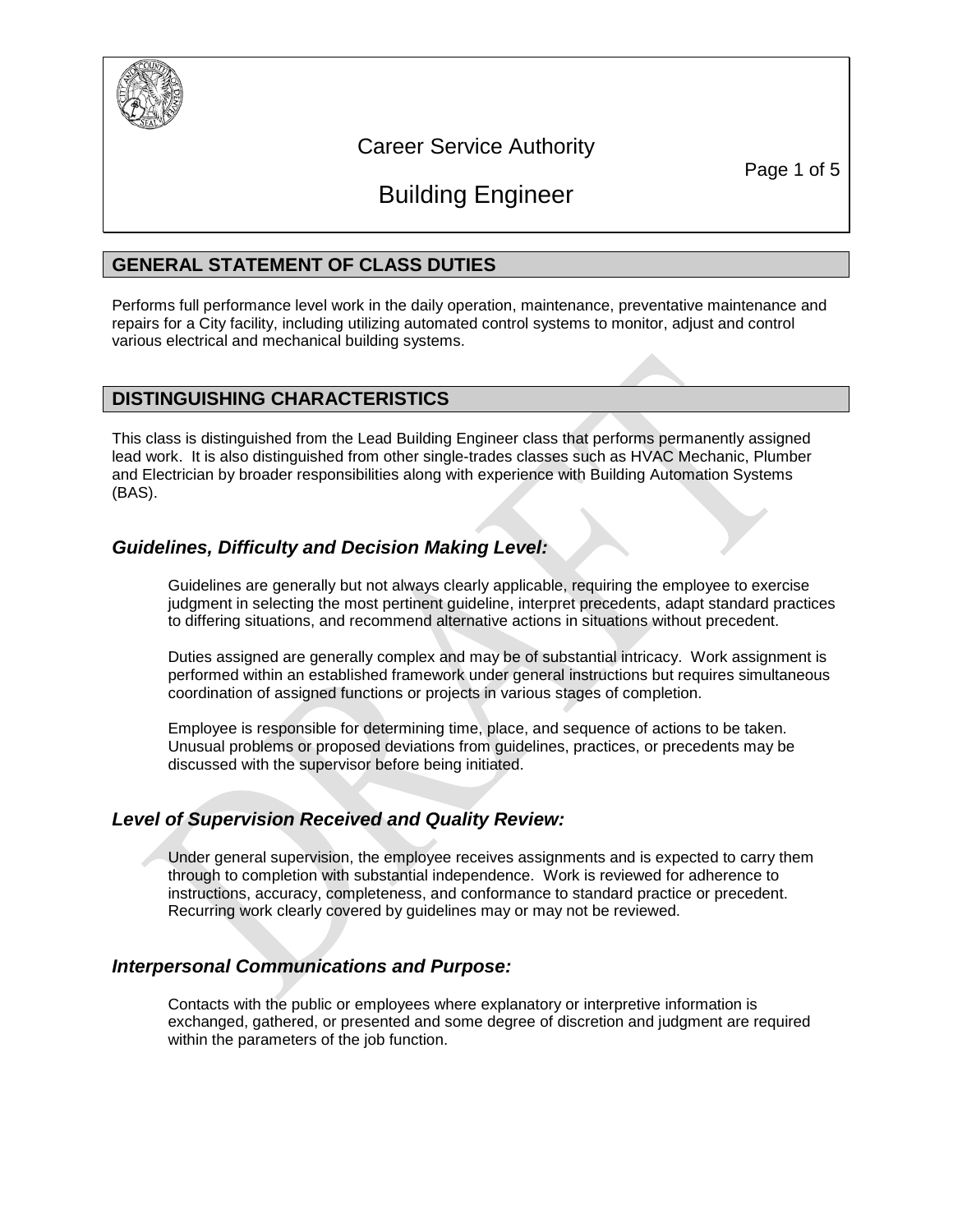#### *Level of Supervision Exercised:*

None.

#### **ESSENTIAL DUTIES**

Responsible for the daily operation of, and periodic preventative maintenance on, a facility's mechanical, electrical, HVAC, and plumbing systems; including air handling units, domestic cool and hot water systems, heating and chill water systems, sump and sewage systems, diesel generators, and fire protection, pump and detection systems.

Inspects buildings, grounds and equipment for unsafe or malfunctioning systems and conditions.

Assists with installation and modification of building equipment systems.

Oversees or performs repair, testing and troubleshooting of building equipment systems.

Evaluates and recommends equipment and service upgrades.

Assists in coordinating maintenance efforts with outside contractors and technicians for contracted work.

Orders parts and supplies as required, and maintains stock and inventory control.

Provides input to supervisors and managers responsible for planning and controlling annual budgets.

Prioritizes service calls and follow-ups upon completion.

Is responsive to tenant complaints in the areas of safety, plumbing, mechanical, electrical and environmental needs through both personal contact and work order systems.

Prepares and maintains maintenance work order logs and records.

Is familiar with and conforms to all written operating procedures associated with the facility.

By position, performs snow removal duties.

Performs other related duties as assigned.

Any one position may not include all of the duties listed. However, the allocation of positions will be determined by the amount of time spent in performing the essential duties listed above.

# **MINIMUM QUALIFICATIONS**

#### *Competencies, Knowledge, & Skills:*

**Engineering and Technology** – Knowledge of engineering concepts, principles, and practices, and of equipment, tools, mechanical devices, and their uses to produce motion, light, power, technology, and other applications.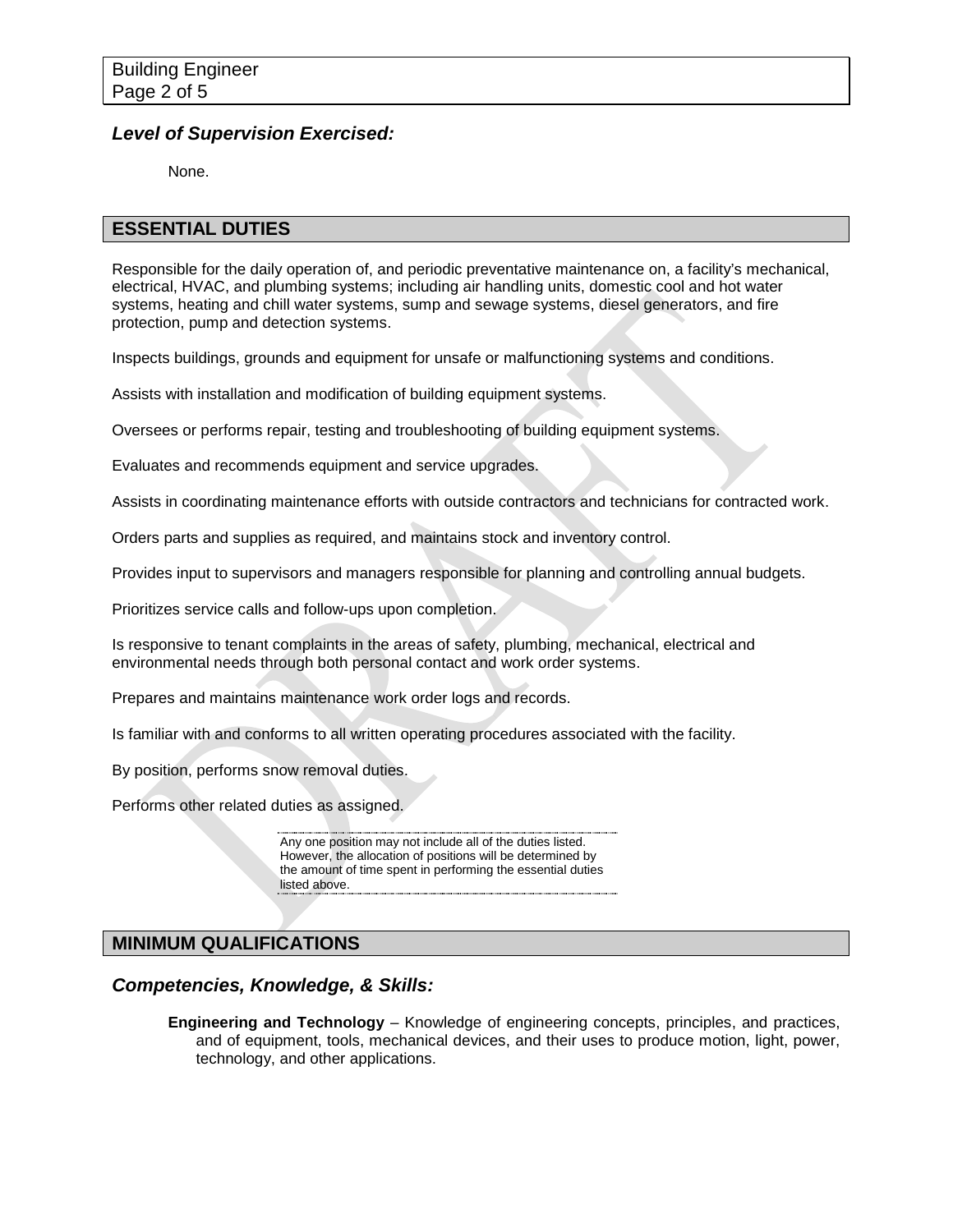- **Industrial Equipment Operation** Knowledge of principles and methods for operating industrial equipment.
- **Building and Construction** Knowledge of materials, methods, and the appropriate tools to construct objects, structures, and buildings.
- **Mechanical** Knowledge of machines and tools, including their designs, installation, uses, repair, and maintenance.
- **Design** Knowledge of developing, producing, understanding, and using plans, blueprints, models, and maps, including the use of tools and instruments to produce precision technical drawings.
- **Electrical** Knowledge of electrical equipment, components, instruments, and burglar and fire alarm systems including installation, testing, uses, repair, and maintenance.
- **Electronics** Knowledge of electronic theory, circuits, components, and material properties (excluding computers).
- **Technical Competence** Uses knowledge that is acquired through formal training or extensive on-the-job experience to perform one's job; works with, understands, and evaluates technical information related to the job; advises others on technical issues.
- **Technical Problem Solving** Troubleshoots, diagnoses, analyzes, and identifies systems malfunctions to determine the source and cause of the problem.
- **Reading**  Understands and interprets written material, including technical materials, rules, regulations, instructions, reports, charts, graphs, or tables; applies what is learned from written material to specific situations.
- **Writing** Recognizes or uses correct English grammar, punctuation, and spelling; communicates information (for example, facts, ideas, or messages) in a brief, clear, and organized manner; produces written information, which may include technical material, that is appropriate for the intended audience.
- **Mathematical Reasoning** Solves practical problems by choosing appropriately from a variety of mathematical and statistical techniques.
- **Oral Communication** Expresses information (for example, ideas or facts) to individual or groups effectively, taking into account the audience and nature of the information (for example, technical, sensitive, controversial); makes clear and convincing oral presentations; listens to others, attends to nonverbal cues, and responds appropriately.
- **Problem Solving** Identifies problems; determines accuracy and relevance of information; uses sound judgment to generate and evaluate alternatives, and to make recommendations.
- **Attention to Detail** Is thorough when performing work and conscientious about attending to detail.
- **Spatial Orientation** Knows one's location in relation to the environment; determines where other objects are in relation to one's self (for example, when using a map).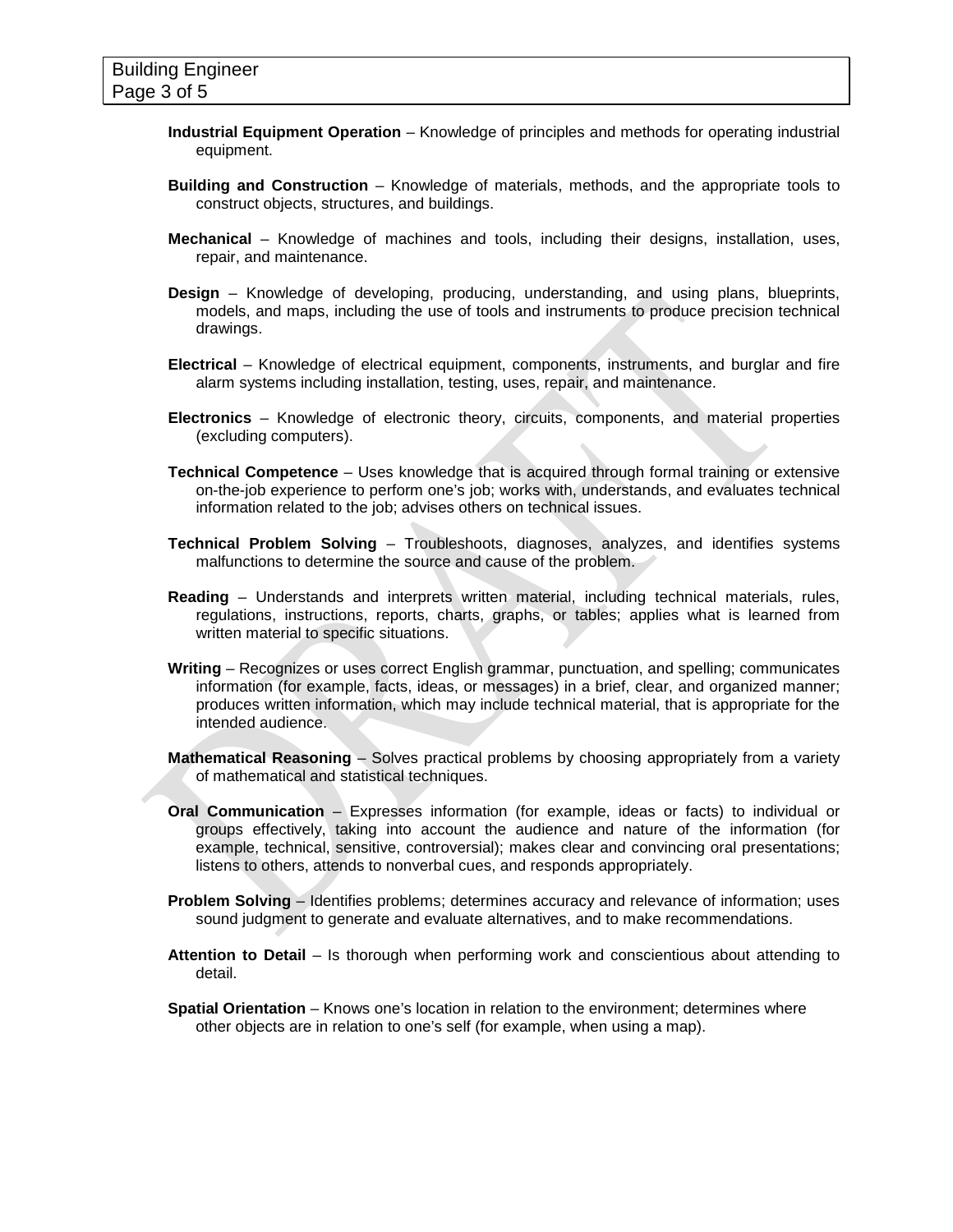**Physical Demands** (Physical Demands are a general guide and specific positions will vary based on working conditions, locations, and agency/department needs)*:*

Standing: remaining on one's feet in an upright position. Walking: moving about on foot. Sitting: remaining in the normal seated position. Lifting: raising or lowering an object from one level to another. Lifting: Raising or lowering an object over 50 pounds. Carrying: transporting an object, usually by hand, arm, or shoulder. Pushing: exerting force upon an object so that the object is away. Pulling: exerting force on an object so that it is moving to the person. Climbing: ascending or descending objects usually with hands/feet. Balancing: maintaining body equilibrium to prevent falling over. Stooping: bending the body by bending spine at the waist. Kneeling: bending legs to come to rest on one or both knees. Crouching: bending body downward and forward by bending legs. Crawling: moving about on hands and knees or hands and feet. Reaching: extending the hand(s) and arm(s) in any direction. Handling: seizing, holding, grasping, or otherwise working with hands. Fingering: picking, pinching, or otherwise working with fingers. Feeling: perceiving attributes of objects by means of skin receptors. Talking: expressing or exchanging ideas by means of spoken words. Hearing: perceiving the nature of sounds by the ear. Repetitive motions: Making frequent movements with a part of the body. Far acuity: ability to see clearly at 20 feet or more. Near acuity: ability to see clearly at 20 inches or less. Depth Perception: ability to judge distance and space relationships. Field of Vision: ability to see peripherally. Accommodation: ability to adjust vision to bring objects into focus. Color Vision: ability to distinguish and identify different colors.

# *Working Environment:*

Exposure to extreme temperature changes. Exposure to noise sufficient enough to cause distraction or possible hearing loss. Exposure to hazardous conditions where there is danger to life, body, or health. Exposure to hazards from electro/mechanical/power equipment. Subject to injury from moving parts of equipment. Subject to varying and unprecedented situations. Subject to pressure for multiple calls, inquiries, and interruptions. By position, subject to burns and cuts. By position, subject to frequent contact with water or other liquids.

# *Education Requirement:*

Graduation from high school, or possession of a GED Certificate.

# *Experience Requirement:*

Three years of experience in building operations, engineering and equipment and systems maintenance including experience with Building Automation Systems (BAS).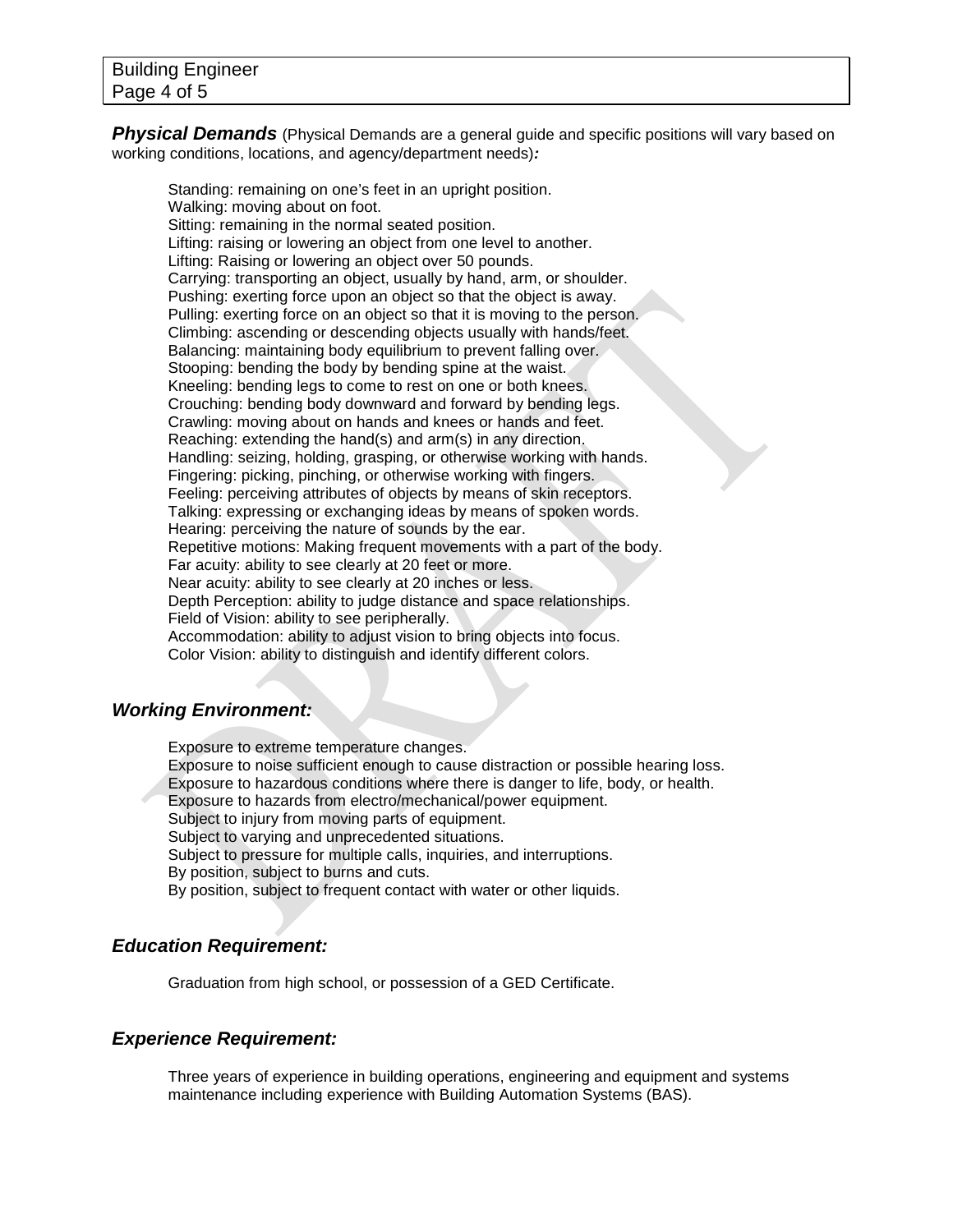# *Education/Experience Equivalency:*

Completion of College or Technical School coursework in Building Operator Program, Engineering Technical Training, or a professional designation in facilities management may be substituted for one year of the required experience.

#### *Licensure and/or Certification:*

Possession of a valid driver's license at the time of application.

Possession by the end of the probationary period of a either a valid journey certificate of qualification as required in trades specialty issued by the City and County of Denver or a valid journey license issued by the State of Colorado.

By position, requires a Class-B Commercial Driver's License with appropriate endorsements.

# **CLASS DETAIL**

| <b>FLSA CODE:</b>        | Non-Exempt           |
|--------------------------|----------------------|
| <b>ESTABLISHED DATE:</b> | xx/xx/2012           |
| <b>ESTABLISHED BY:</b>   | <b>Tony Gautier</b>  |
| <b>REVISED DATE:</b>     | N/A                  |
| <b>REVISED BY:</b>       | N/A                  |
| <b>CLASS HISTORY</b>     | This is a new class. |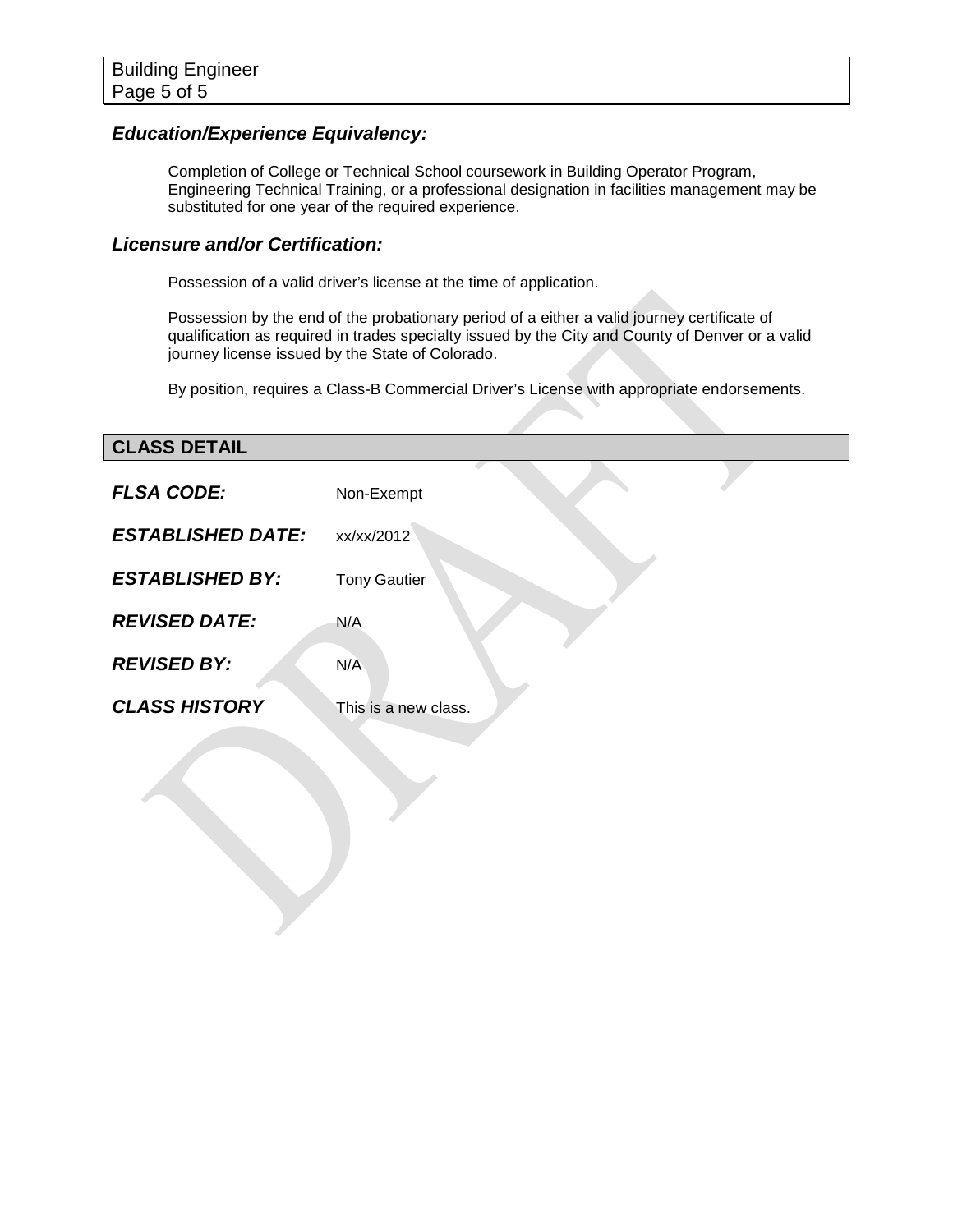

# Career Service Authority

Page 1 of 5

# Lead Building Engineer

# **GENERAL STATEMENT OF CLASS DUTIES**

Performs permanently assigned lead work over staff responsible for the daily operation, maintenance, preventative maintenance and repairs for a City facility, including utilizing automated control systems to monitor, adjust and control various electrical and mechanical building systems.

# **DISTINGUISHING CHARACTERISTICS**

This class is distinguished from the Building Engineer class that performs full performance work in the daily operation, maintenance, preventative maintenance and repairs for a City facility, including utilizing automated control systems to monitor, adjust and control various electrical and mechanical building systems. It is also distinguished from the Multiple Trades Supervisor class that supervises multiple skilled trades workers in the operation, maintenance, and repair of City facilities and equipment.

# *Guidelines, Difficulty and Decision Making Level:*

Guidelines are generally but not always clearly applicable, requiring the employee to exercise judgment in selecting the most pertinent guideline, interpret precedents, adapt standard practices to differing situations, and recommend alternative actions in situations without precedent.

Duties assigned are generally complex and may be of substantial intricacy. Work assignment is performed within an established framework under general instructions but requires simultaneous coordination of assigned functions or projects in various stages of completion.

Employee is responsible for determining time, place, and sequence of actions to be taken. Unusual problems or proposed deviations from guidelines, practices, or precedents may be discussed with the supervisor before being initiated.

# *Level of Supervision Received and Quality Review:*

Under general supervision, the employee receives assignments and is expected to carry them through to completion with substantial independence. Work is reviewed for adherence to instructions, accuracy, completeness, and conformance to standard practice or precedent. Recurring work clearly covered by guidelines may or may not be reviewed.

# *Interpersonal Communications and Purpose:*

Contacts with the public or employees where explanatory or interpretive information is exchanged, gathered, or presented and some degree of discretion and judgment are required within the parameters of the job function.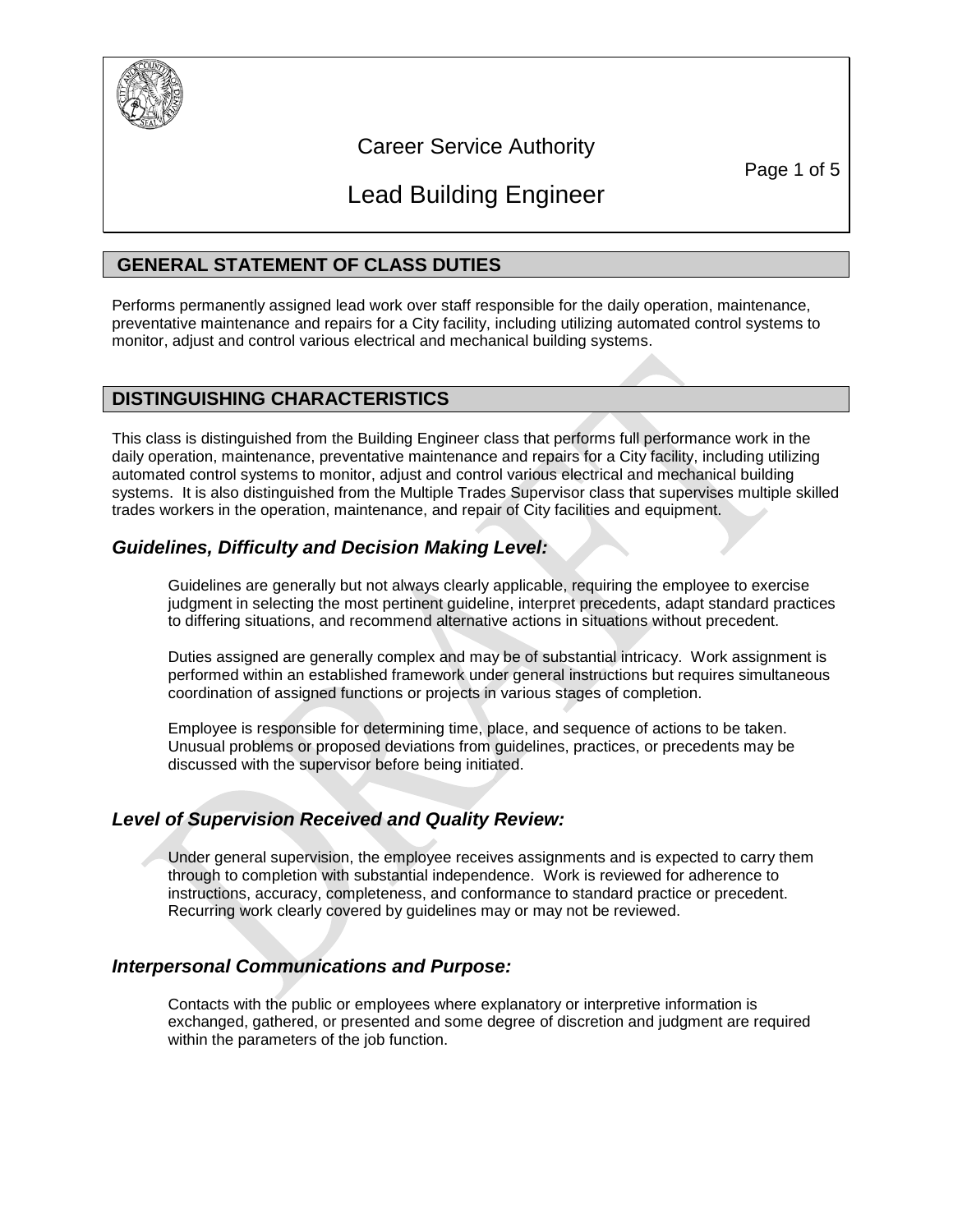#### *Level of Supervision Exercised:*

Performs lead work over assigned staff.

# **ESSENTIAL DUTIES**

Performs permanently assigned lead work over staff responsible for the daily operation of, and periodic preventative maintenance on, a facility's mechanical, electrical, HVAC, and plumbing systems; including air handling units, domestic cool and hot water systems, heating and chill water systems, sump and sewage systems, diesel generators, fuel management, and fire protection, pump and detection systems.

Evaluates and recommends equipment and service upgrades.

Coordinates maintenance efforts with outside contractors and technicians for contracted work.

Coordinates contractor, tenant and management approvals for work orders that require the use of an outside contractor.

Assist supervisors and managers in planning and controlling annual budgets.

Assists in the training of employees.

Develops or modifies work plans, methods, and procedures, determines work priorities, develops work schedules to provide adequate staff coverage, and assigns and reviews work.

Resolves problems and determines appropriate solutions.

Provides performance feedback and furnishes information for the formal performance evaluation.

Responds orally to informal grievances and relays information to the supervisor, including documenting situations that may be cause for disciplinary action.

By position, participates in snow removal duties.

Performs other related duties as assigned.

Any one position may not include all of the duties listed. However, the allocation of positions will be determined by the amount of time spent in performing the essential duties listed above.

# **MINIMUM QUALIFICATIONS**

#### *Competencies, Knowledge, & Skills:*

- **Engineering and Technology** Knowledge of engineering concepts, principles, and practices, and of equipment, tools, mechanical devices, and their uses to produce motion, light, power, technology, and other applications.
- **Industrial Equipment Operation** Knowledge of principles and methods for operating industrial equipment.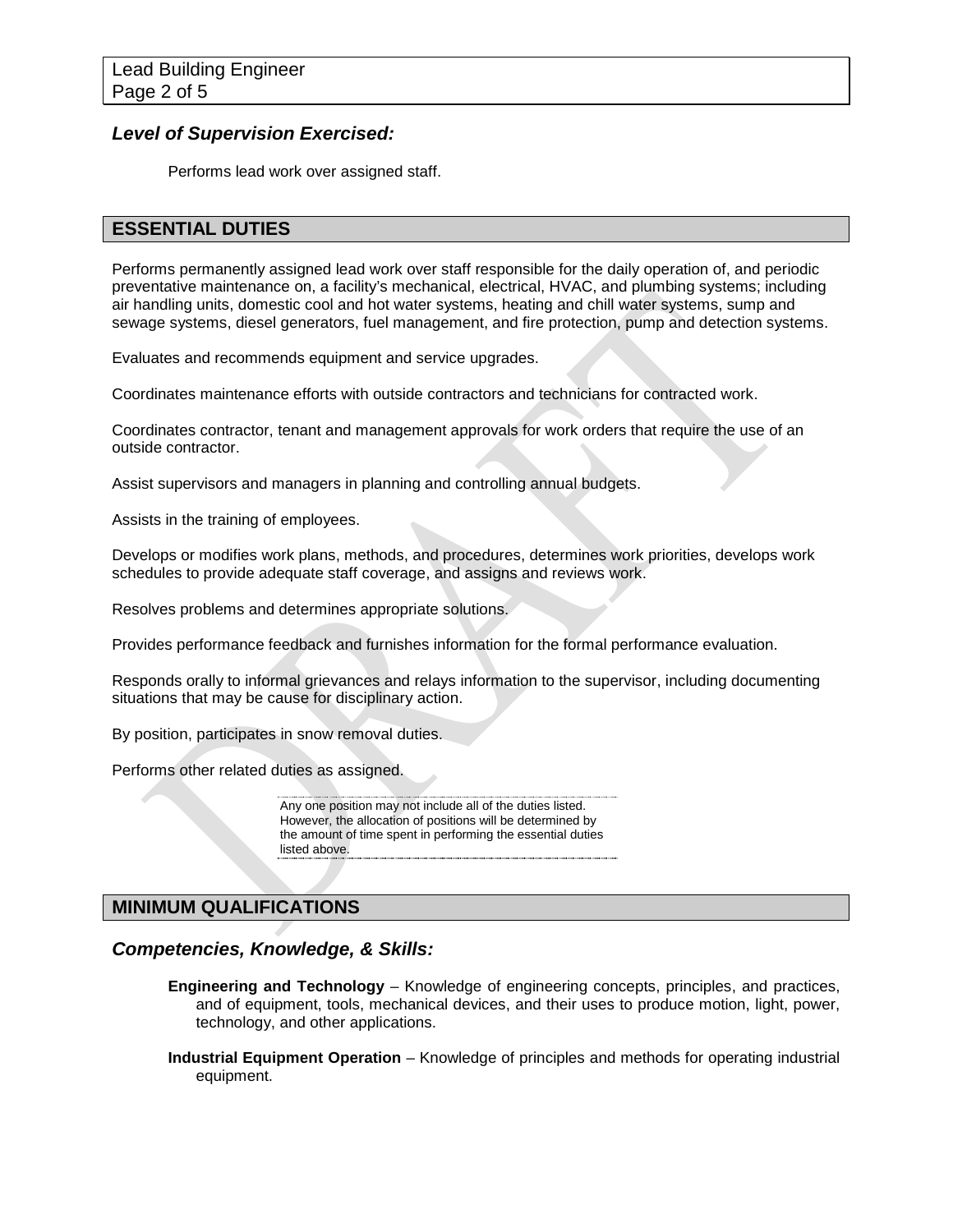- **Building and Construction** Knowledge of materials, methods, and the appropriate tools to construct objects, structures, and buildings.
- **Mechanical** Knowledge of machines and tools, including their designs, installation, uses, repair, and maintenance.
- **Design** Knowledge of developing, producing, understanding, and using plans, blueprints, models, and maps, including the use of tools and instruments to produce precision technical drawings.
- **Electrical** Knowledge of electrical equipment, components, instruments, and burglar and fire alarm systems including installation, testing, uses, repair, and maintenance.
- **Electronics** Knowledge of electronic theory, circuits, components, and material properties (excluding computers).
- **Technical Competence** Uses knowledge that is acquired through formal training or extensive on-the-job experience to perform one's job; works with, understands, and evaluates technical information related to the job; advises others on technical issues.
- **Technical Problem Solving** Troubleshoots, diagnoses, analyzes, and identifies systems malfunctions to determine the source and cause of the problem.
- **Reading**  Understands and interprets written material, including technical materials, rules, regulations, instructions, reports, charts, graphs, or tables; applies what is learned from written material to specific situations.
- **Writing** Recognizes or uses correct English grammar, punctuation, and spelling; communicates information (for example, facts, ideas, or messages) in a brief, clear, and organized manner; produces written information, which may include technical material, that is appropriate for the intended audience.
- **Mathematical Reasoning** Solves practical problems by choosing appropriately from a variety of mathematical and statistical techniques.
- **Oral Communication** Expresses information (for example, ideas or facts) to individual or groups effectively, taking into account the audience and nature of the information (for example, technical, sensitive, controversial); makes clear and convincing oral presentations; listens to others, attends to nonverbal cues, and responds appropriately.
- **Problem Solving** Identifies problems; determines accuracy and relevance of information; uses sound judgment to generate and evaluate alternatives, and to make recommendations.
- **Attention to Detail** Is thorough when performing work and conscientious about attending to detail.
- **Spatial Orientation** Knows one's location in relation to the environment; determines where other objects are in relation to one's self (for example, when using a map).
- **Leadership**  Influences, motivates, and challenges others; adapts leadership style to a variety of situations.
- **Teaching Others**  Helps others learn through formal or informal methods; identifies training needs; provides constructive feedback; coaches others on how to perform tasks; acts as a mentor.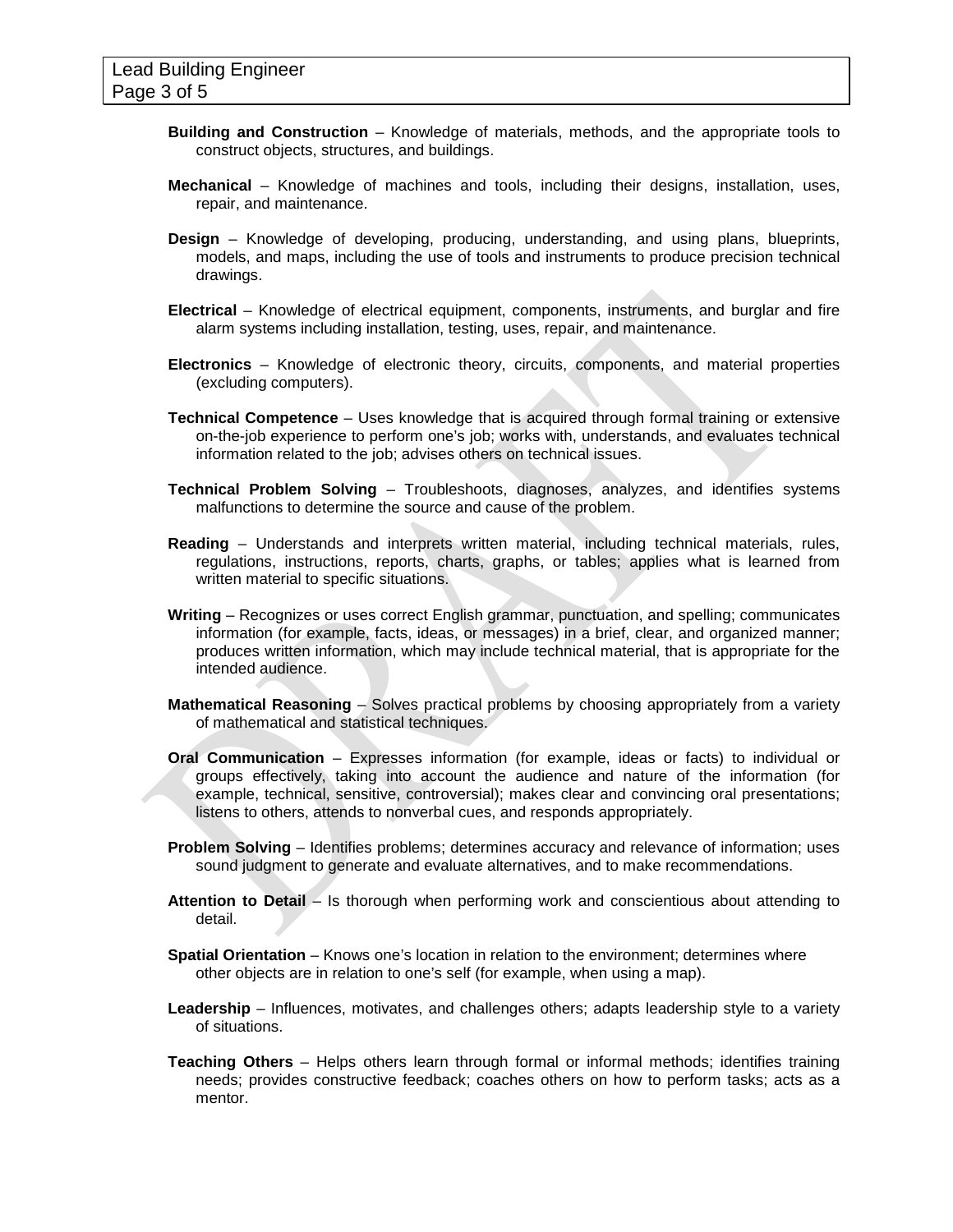**Conflict Management** – Manages and resolves conflicts, grievances, confrontations, or disagreements in a constructive manner to minimize negative personal impact.

**Physical Demands** (Physical Demands are a general guide and specific positions will vary based on working conditions, locations, and agency/department needs)*:*

Standing: remaining on one's feet in an upright position. Walking: moving about on foot. Sitting: remaining in the normal seated position. Lifting: raising or lowering an object from one level to another. Lifting: Raising or lowering an object over 50 pounds. Carrying: transporting an object, usually by hand, arm, or shoulder. Pushing: exerting force upon an object so that the object is away. Pulling: exerting force on an object so that it is moving to the person. Climbing: ascending or descending objects usually with hands/feet. Balancing: maintaining body equilibrium to prevent falling over. Stooping: bending the body by bending spine at the waist. Kneeling: bending legs to come to rest on one or both knees. Crouching: bending body downward and forward by bending legs. Crawling: moving about on hands and knees or hands and feet. Reaching: extending the hand(s) and arm(s) in any direction. Handling: seizing, holding, grasping, or otherwise working with hands. Fingering: picking, pinching, or otherwise working with fingers. Feeling: perceiving attributes of objects by means of skin receptors. Talking: expressing or exchanging ideas by means of spoken words. Hearing: perceiving the nature of sounds by the ear. Repetitive motions: Making frequent movements with a part of the body. Far acuity: ability to see clearly at 20 feet or more. Near acuity: ability to see clearly at 20 inches or less. Depth Perception: ability to judge distance and space relationships. Field of Vision: ability to see peripherally. Accommodation: ability to adjust vision to bring objects into focus. Color Vision: ability to distinguish and identify different colors.

# *Working Environment:*

Exposure to extreme temperature changes. Exposure to noise sufficient enough to cause distraction or possible hearing loss. Exposure to hazardous conditions where there is danger to life, body, or health. Exposure to hazards from electro/mechanical/power equipment. Subject to injury from moving parts of equipment. Subject to varying and unprecedented situations. Subject to pressure for multiple calls, inquiries, and interruptions. By position, subject to burns and cuts. By position, subject to frequent contact with water or other liquids.

#### *Education Requirement:*

Graduation from high school, or possession of a GED Certificate.